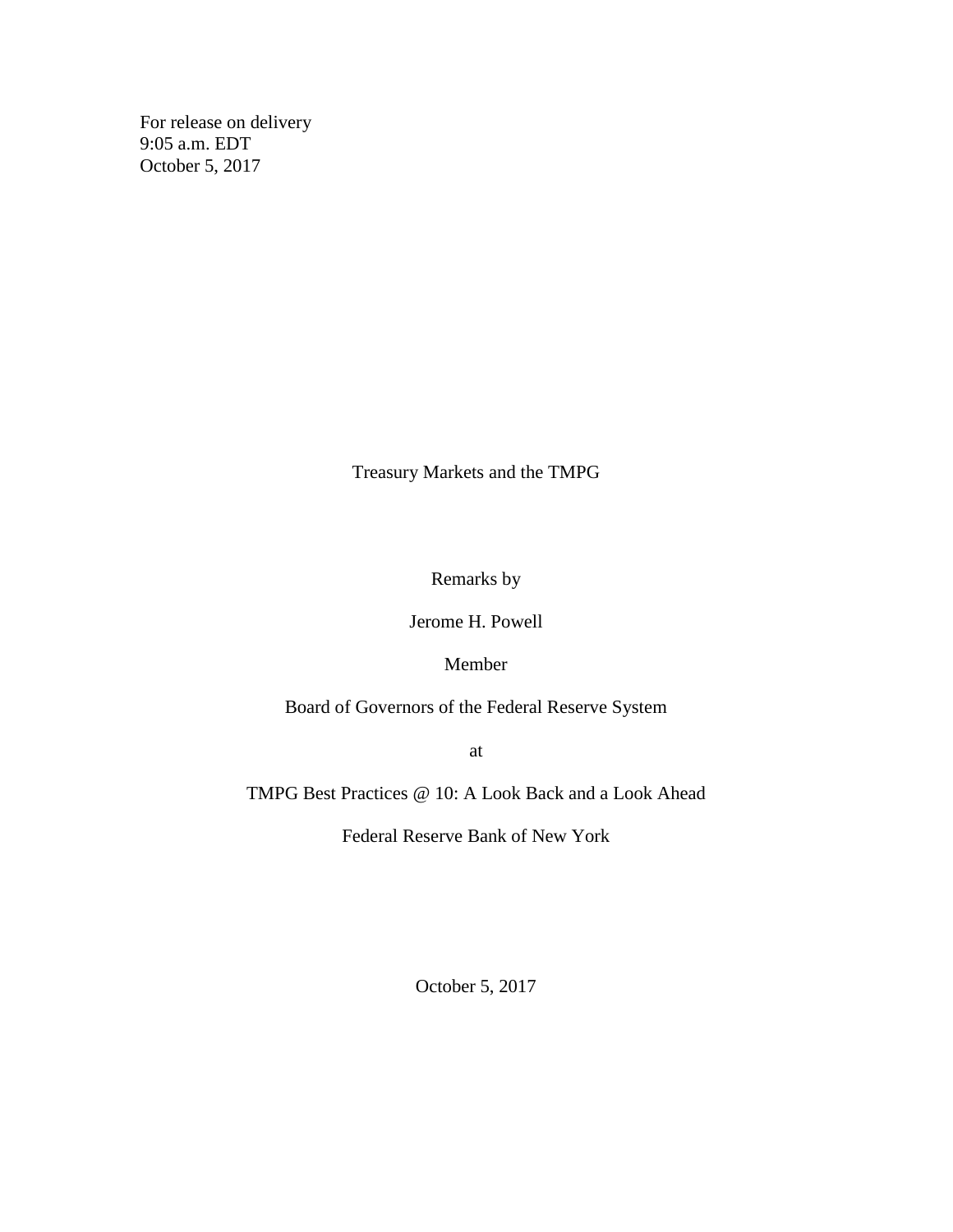I am honored to join you to celebrate the first 10 years of the Treasury Market Practices Group (TMPG). The TMPG has become an essential forum where industry participants gather under the auspices of the Federal Reserve Bank of New York to address market practice issues as they arise in the fast evolving markets for Treasury securities. Outside this room, you are competitors, and that vigorous competition serves your firms, your customers, and ultimately the U.S. taxpayer. But when members of the TMPG attend meetings, they bring their long experience and deep expertise to bear to safeguard the functioning and overall health of these markets. As I have heard a number of people say, TMPG members check their partisan interests at the door. The TMPG is the place where market participants recognize and address their responsibilities to each other. I know that they take that responsibility seriously, and I encourage all of the market participants here today to take the TMPG's recommendations just as seriously and to adopt them as best practices that will enhance the market's functioning.

I first encountered Treasury markets in a serious way 25 years ago, when I served as Under Secretary of the Treasury for Finance under President George H. W. Bush. These markets made national headlines when we learned that a Salomon Brothers' trader had repeatedly circumvented Treasury auction rules to corner the market for the on-the-run two-year Treasury. As it became clear that Salomon's senior management had known about the issue for several months without alerting regulators, the scandal threatened to bring down one of the largest financial firms of that time. Over one memorable August weekend, we first prohibited the firm from dealing in government securities on behalf of customers, and then reduced that sanction as top Salomon management left the firm and Warren Buffett, then a large Salomon shareholder, agreed to assume the chairmanship of the board of directors. This event takes up a chapter in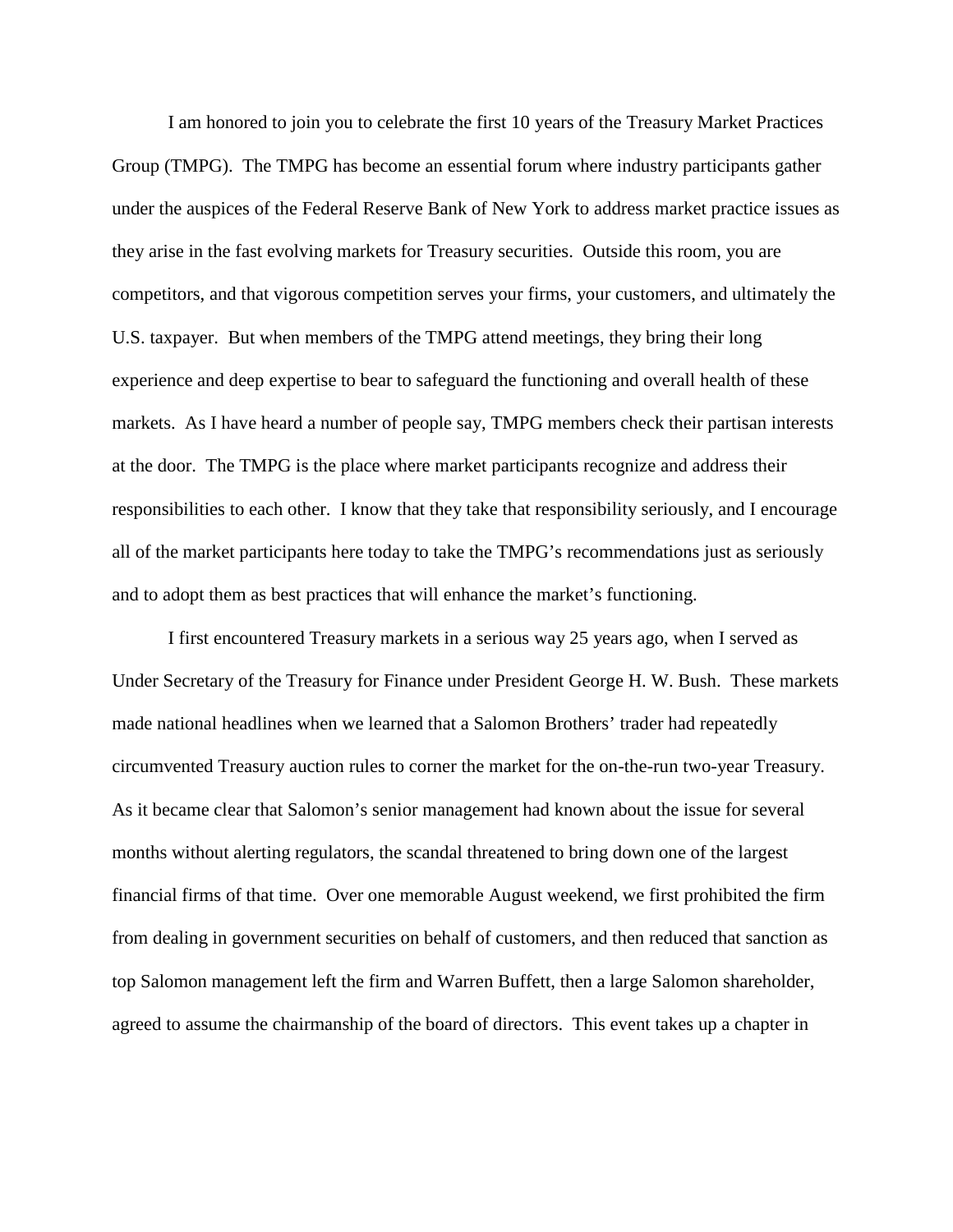Buffett's biography, *The Snowball*, and it is a good illustration of why we need the TMPG. I reread that chapter every couple of years, and it still gives me nightmares.<sup>1</sup>

After the dust settled, we had to grapple with the wider implications of the scandal for the market itself and particularly the role of regulatory oversight. We certainly could have used a TMPG to help us with this work, but none existed at that time. Our recommendations were summarized in a joint report to the Congress issued by the Treasury Department, the Securities and Exchange Commission (SEC), and the Federal Reserve Board. Among the issues we considered were how to encourage a level playing field for all market participants, and when and where regulators should respond to the periodic technical difficulties the market sometimes experienced.

As we drew up the report, we were deeply aware of the importance that Treasury markets held for the American economy. The sale of Treasury bonds, notes, and bills finances the U.S. government, and those securities are in turn a primary vehicle for savings for a wide range of U.S. households. Treasury securities are also an important source of collateral within the financial system. This last role has become all the more critical in recent years as regulations have required banks to hold larger amounts of high-quality liquid assets so that they can safely meet their potential liquidity needs.

We also knew that, despite the misconduct by Salomon Brothers, Treasury markets generally worked quite well. These markets are and have long been among the deepest and most liquid markets in the world. It was important to make the auction system more robust to potential manipulation, and we made several recommendations to do so and to open up the

l

<sup>&</sup>lt;sup>1</sup> Alice Schroeder, *The Snowball: Warren Buffett and the Business of Life* (New York: Bantam, 2009).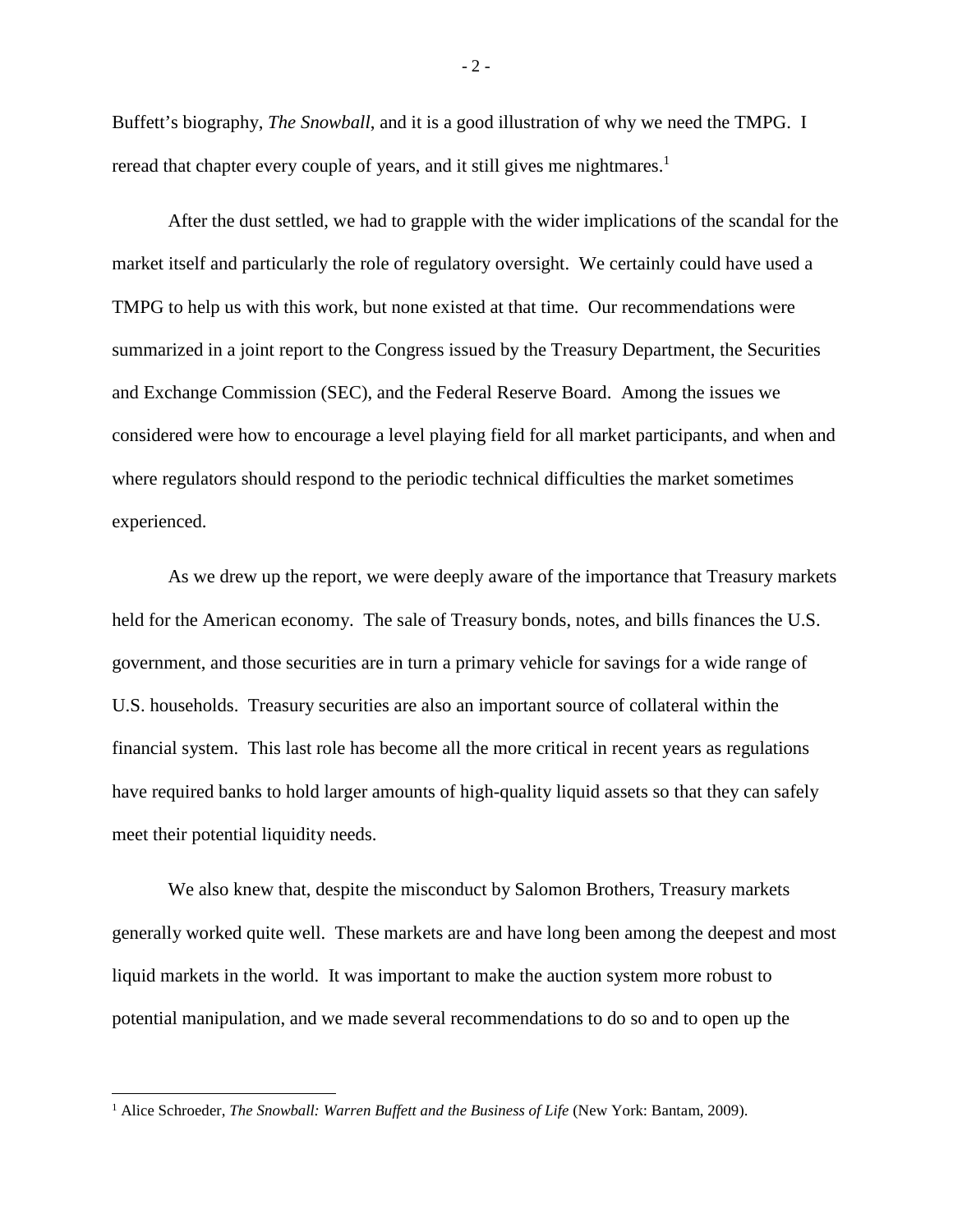process to greater competition. However, in other areas that already worked well, we chose, for example, to open up issuance of securities that were in short supply (or "squeezed") when needed rather than to risk negatively affecting the functioning of Treasury markets by instituting more invasive regulation.

There is certainly a role for regulation, but regulation should always take into account the impact that it has on markets--a balance that must be constantly weighed. More regulation is not the best answer to every problem. There is also a role for a body such as the TMPG to address market problems.

The TMPG's approach to "fails" in the Treasury and mortgage-backed securities markets provides a good example. Fails--that is, the failure to deliver collateral in either a cash or repurchase agreement transaction--impose a cost on the party expecting delivery. If the practice were to become too frequent, then it could seriously impair market functioning. But at the same time, it doesn't make sense to simply outlaw the practice, since that limits flexibility in a way that may not always be called for and would likely reduce market liquidity. The TMPG's recommendations were carefully calibrated to set financial incentives that would minimize fails and have been a marked success.

The TMPG also plays an important role in helping to "fill in the cracks" between the competing regulations that various Treasury market participants face. Many different institutions and individuals depend on these markets, and the regulatory system reflects that. The Government Securities Act gave the Treasury Department some rulemaking authority over all government securities brokers and dealers. But the act also required these firms to register with the SEC. At the same time, the Federal Reserve regulates many of the banks that are active in these markets, and the Federal Reserve Bank of New York also plays an essential role, both as

- 3 -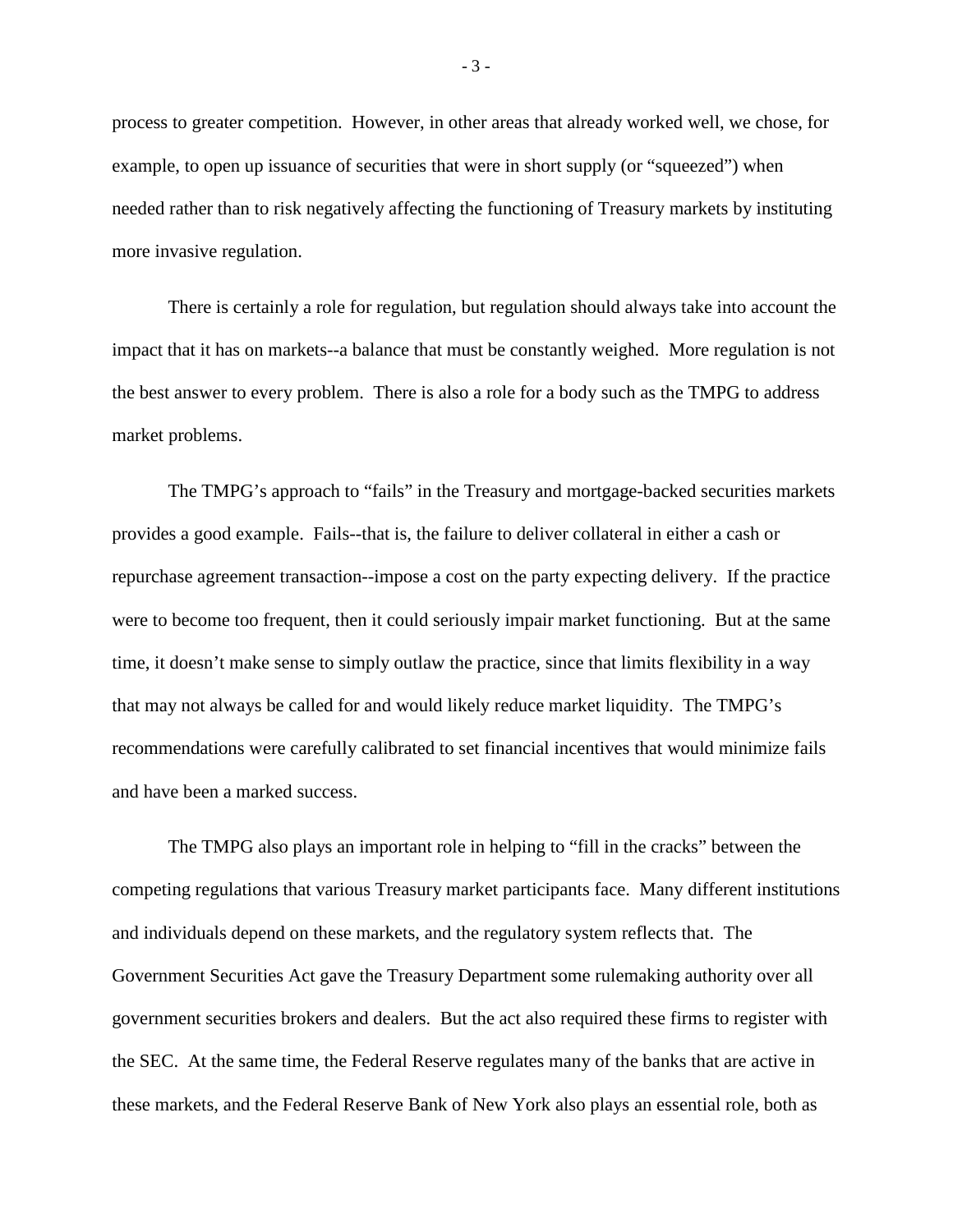fiscal agent for the U.S. government and, by nature of its frequent activity in these markets, in conducting monetary policy operations. And of course, the Commodity Futures Trading Commission regulates Treasury futures markets. The agencies work well together, but there is real value in having an industry group help to identify issues that cross regulatory boundaries.

I'll give two examples. First, in 2016, the TMPG conducted a study of financial benchmarks and uncovered uses of ICAP's federal funds open rate that had not previously been well understood.<sup>2</sup> As ICAP decided to stop publishing the rate, the TMPG also helped to guide market participants to an alternative that is aligned with the International Organizations of Securities Commissions Principles for Financial Benchmarks while steering the market away from the London Interbank Offered Rate (LIBOR) as a potential alternative--a move that now seems prescient given the subsequent news around the long-run risks to LIBOR. More recently, the TMPG has been busy creating a map of clearing and settlement in Treasury markets, work that I am sure all of the regulatory agencies will find to be of great interest.

All of this is incredibly valuable. In fact, my only regret about the TMPG is that we didn't think of creating something like it earlier. As regulators, we fully support your work, and will continue to make sure that our own rules support these markets. The Financial Industry Regulatory Authority's (FINRA's) new collection of the Treasury transactions of its members through its Trade Reporting and Compliance Engine, or TRACE system, will do much to improve the regulatory agencies' understanding of the dynamics of this market. But as in the past, we should also be concerned about creating a level playing field. For that reason, the Board

 $\overline{\phantom{a}}$ 

 $-4-$ 

<sup>&</sup>lt;sup>2</sup> The ICAP Fed Funds Open rate was a daily indicator published by ICAP, a broker in the federal funds market, as to where a representative federal fund transaction would be priced at the start of the U.S. trading day. ICAP did not consider the rate to be International Organizations of Securities Commissions compliant, although it was nonetheless used as a financial benchmark by some market participants. ICAP ceased publication of the index in September 2016.